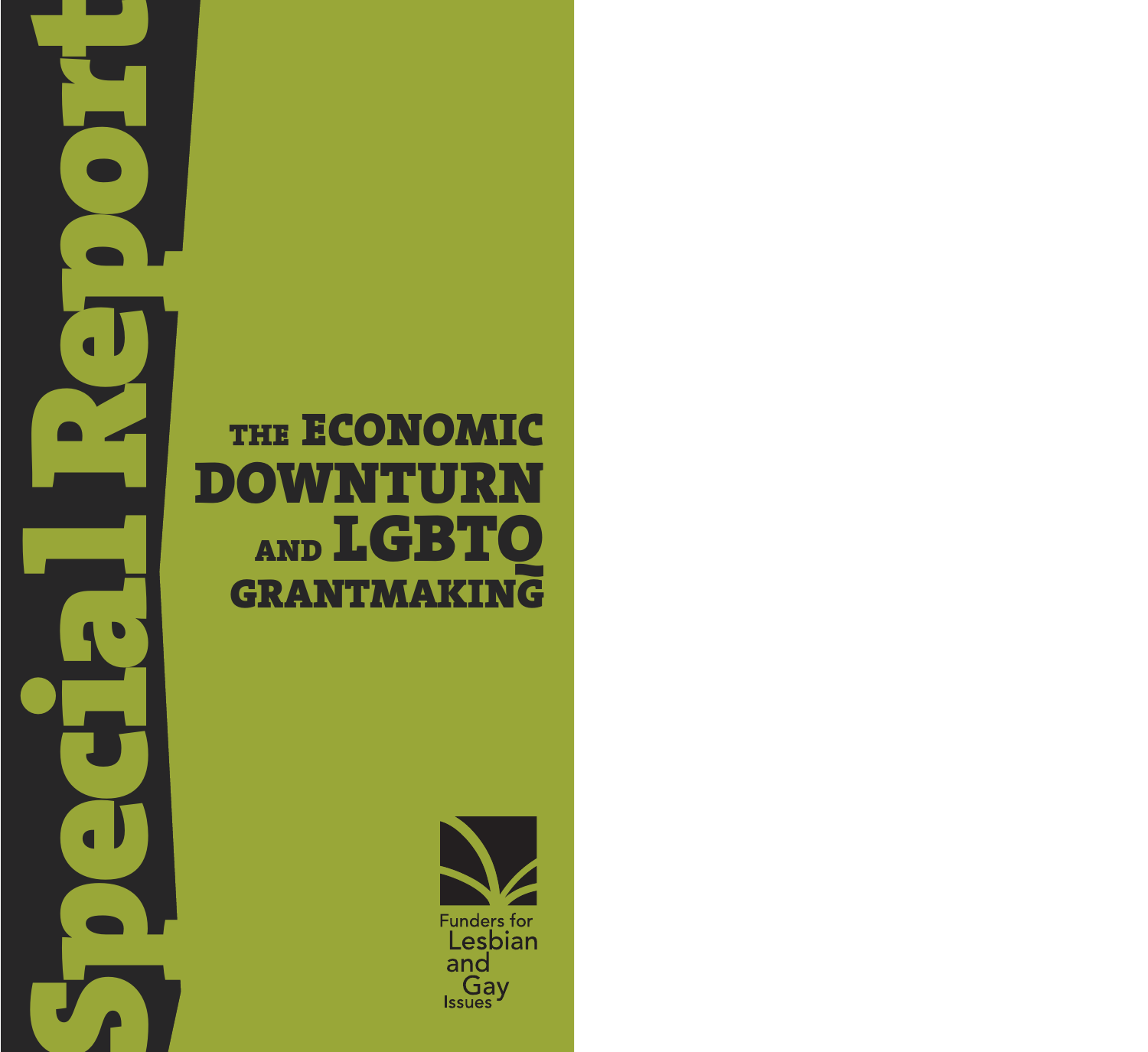# **Forecasting Our Future %**

As the economic storm strikes the philanthropic sector, lesbian, gay, bisexual, transgender and queer (LGBTQ) organizations—and their funders brace for 2010. How are foundations responding?

### **Funders for Lesbian and Gay Issues investigates.**

ALK OF ECONOMIC "GREEN SHOOTS" MAY BE GRABBING HEADLINES THESE DAYS, but that's hardly a consolation to the staff of the Transgender Law Center. The San Francisco advocacy group and legal-services provider has been buffeted from all sides during the recession: Individual donors giving more than \$1,000 declined from about 20 in 2007 to just three last year, says executive director Masen Davis. Foundations aren't taking grant proposals from organizations they haven't previously funded. The California budget crisis

> forced cuts to HIV/AIDS monies, some of which, Davis says, supports trans work. And the fight against Proposition 8 soaked up a lot of dollars that otherwise might have been spent in different ways.

"We saw a lot of donors cut back the amount they were giving to us or stopped giving altogether," Davis says in mid-June. "Especially for those who are not transgender, transgender issues came off of the table, at least temporarily."

Despite the pressures, the Transgender Law Center is holding its own so far in 2009. But finances are so tight that if the group doesn't get a single anticipated grant, it won't meet its budget for the year. And if that happens? "We're going to have to make some hard choices," says Davis.

Chief among them: How to balance the center's work on health care and employment policy at a time of such political opportunity with its direct legal assistance to some 1,000 people a year. "Do we say no to a transgender asylum seeker who's been tortured in his home country? Do we stop helping high

school students being harassed in the locker room because of their gender identity?" Davis asks. "Those are calls nobody should have to make and yet **BY SEAN KENNEDY**<br> **All our organizations are struggling**<br>
With this right now because the with this right now because the resources just aren't there."

> The Transgender Law Center is representative of dozens of small local LGBTQ organizations that have sprung up since the last economic downturn in 2000-2001. Founded in 2002, the group runs on a \$500,000 annual budget, with no endowment or rainy-day fund to speak of. And yet the work the center does is vital to the advancement of transgender rights in California. If it were to go under, a major blow would be struck to the cause. Already there've been casualties: at least four groups

**OF THE \$77 MILLION FOUNDATION DOLLARS AWARDED IN 2007 TO LGBTQ COMMUNITIES WENT TO ORGANIZATIONS EXPLICITLY SERVING TRANSGENDER AND GENDER NON-CONFORMING PEOPLE.**

Source: Funders for Lesbian and Gay Issues, *LGBTQ Grantmaking by U.S. Foundations (2007)*

for LGBTQ youth have shut down since the end of 2008, including: Gay and Lesbian Adolescent Social Services in Los Angeles; New Hampshire's Seacoast Outright; A Rainbow Place in Reno, Nevada; and Gay Associated Youth in Palm Desert, CA. And big national organizations haven't been spared either, like the Human Rights Campaign, which laid off 13 staffers, or 9% of its workforce, in May.

**THE LOSSES SPEAK TO A FEAR OF MANY IN THE LGBTQ MOVEMENT TODAY: THAT AFTER A SEASON OF HIGH-PROFILE VICTORIES AROUND THE COUNTRY, HIGHLIGHTED BY THREE STATES PASSING MARRIAGE EQUALITY, AND WITH CULTURAL MOMENTUM (AND A CHANGE-ORIENTED PRESIDENTIAL ADMINISTRATION) SEEMINGLY ON OUR SIDE, WILL THE ONGOING STRUGGLE FOR LGBTQ RIGHTS BE HINDERED BY A LACK OF CAPITAL?**

> A February 2009 survey of LGBTQ groups by the Movement Advancement Project illustrated the reasons for concern: 56% of the organizations didn't meet their budget projections for the second half of 2008, and pluralities saw their revenue decrease from individual, corporate and foundation giving over the same period in 2007.

But on the foundation side, at least, the picture is less bleak. Though some large LGBTQ funders have announced cuts in giving—the Gill Foundation had to reduce its 2009 grant budget by 10% after assets dropped by 30% in 2008, and the Evelyn and Walter Haas, Jr. Fund will be giving \$2.5 million less in 2010 after a similar decline in assets—others are holding the line. Indeed, those foundations that are in better fiscal shape may feel an extra need to pick up the funding slack.

"Our endowment is down but not as far down as others," says Cindy Rizzo, director of grantmaking for the Arcus Foundation, where the grant budget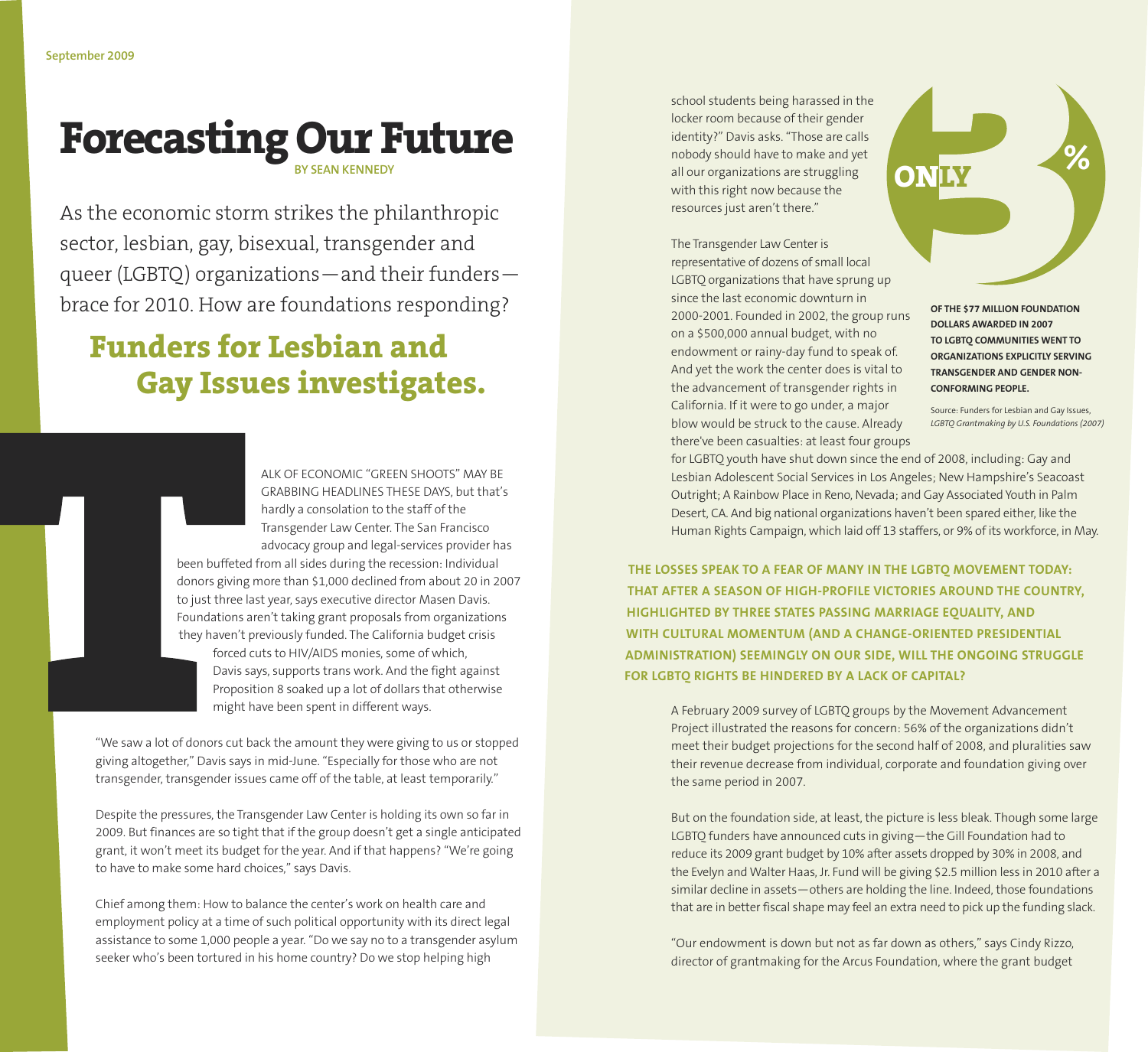remains level year over year. "So we felt a sense of duty, really, to be more responsive to the grant-seeking community during this time when so many other funders are unable to come through."

#### **Foundations problem-solve in 2009 as 2010 looms**

The Astraea Lesbian Foundation for Justice, a public foundation, has also kept its grant budget steady so far—but that achievement hasn't come without costs. With a small endowment, the organization relies on grants from other foundations as well as on gifts from a broad range of individual donors, and all three revenue streams have suffered during the recession. To help make up for the losses, the foundation hasn't made any new hires nor given pay increases; it's also lowered the percentage it kicks in for employee pensions.

"Our budget is already lean and mean," says executive director Katherine Acey, who has weathered several downturns in her 22-year tenure as head of Astraea. But the current economic climate is forcing the foundation to "refocus, make priorities, and really streamline our work wherever possible."

When she spoke in mid-June, Astraea's fiscal year had just ended and she and the staff and board were concluding planning for the new fiscal year. While Acey hopes to keep the grant budget level again, she also expects the coming year to be more challenging than the last.

**OF ALL GRANTS AWARDED BY U.S. FOUNDATIONS TO LGBTQ ISSUES IN 2007 CAME FROM PUBLIC AND COMMUNITY FOUNDATIONS.**

Another public foundation, the Seattlebased Pride Foundation, has responded to the recession in similar fashion. In 2008,

Source: Funders for Lesbian and Gay Issues, *LGBTQ Grantmaking by U.S. Foundations (2007)*

**%**

the group, which funds in four states in addition to Washington, saw its number of individual donors fall by 10% from the year before; revenue from individual giving also fell by 10%. To make up for the shortfall, the foundation declined to fill an open position, executive director Audrey Haberman says, and made one-and-a-half staff reductions. It also dipped further into its endowment this year, taking 6% instead of the 5% it normally does.

Altogether, Pride Foundation is giving \$250,000 more in grants in 2009 than in 2008, for a total outlay of \$2.2 million. "Part of our thinking was that if we stepped up, maybe it would inspire others to feel like they could too," Haberman says. "Not that they should, but that they could."

The economy's continuing ups and downs, however, give pause. Based on Haberman's conversations with donors so far, those giving \$5,000 and above all expect to maintain their gifts this year, but "I can feel a little nervousness about that," she says. "I think everyone's going to wait and see what it's like in October and November. Are we just going to be bouncing around like this for awhile? Are we on the way up or is there another down happening? No one wants to commit until they know."

Andrew Lane, executive director of the Johnson Family Foundation, which funds LGBTQ initiatives in addition to environmental and place-based projects in various states, certainly predicts gloomier times ahead for his organization. Though 2009 "is not as terrible for us as it is for many of our colleagues," he says, "2010 is looking like we're going to fall off a bit of a cliff." From 2007 to 2008, the foundation's assets dropped some 28%, from about \$90 million to approximately \$70 million; consequently, the total grant budget for 2009 slipped to \$3.4 million from \$3.6 million in 2008. But because JFF's assets are still down, Lane predicts the grant budget for 2010 could go as low as \$2.8 million—"a huge decrease," he says.

**BUT DESPITE THOSE LOSSES, THERE'S GOOD NEWS FOR MANY OF THE LGBTQ GROUPS THAT JFF FUNDS: AS PART OF A RESTRUCTURING UNDERTAKEN THIS YEAR, LGBTQ CAUSES NOW ACCOUNT FOR FULLY 25% OF THE FOUNDATION'S GRANT BUDGET. THAT MEANS FUNDING FOR LGBTQ GROUPS HAS ACTUALLY INCREASED IN 2009—TO \$770,000—RELATIVE TO PREVIOUS YEARS.**

At the same time, however, JFF has also restructured the types of LGBTQ groups it funds into four areas: youth, mental health, movement building, and what Lane calls "advancing the field." As a result, some of the foundation's longtime grantees will have to be managed out of the portfolio, an unfortunate outcome that's being handled as sensitively as possible.

At Arcus, grantmaking director Rizzo approved emergency measures last January to help grantees make it through the downturn. The guidelines include accelerating multi-year payments if necessary, or allowing more of a grant to go to general operating support versus specific program support. In one case, a Michigan group's \$50,000 grant from General Motors wasn't renewed, so Arcus stepped in with an expedited grant.

Like Astraea, Pride, and JFF, Arcus hasn't offered specific advice to its grantees on how to effectively weather a recession, but it remains a goal for the future, along with providing general management aid. "We're trying to build a number of small organizations up," Rizzo says, "so the need to have some kind of strategy around technical assistance provision is really important to us." (Haberman is entertaining the idea of bringing Pride Foundation grantees together to share information about how they're weathering the economic storm.)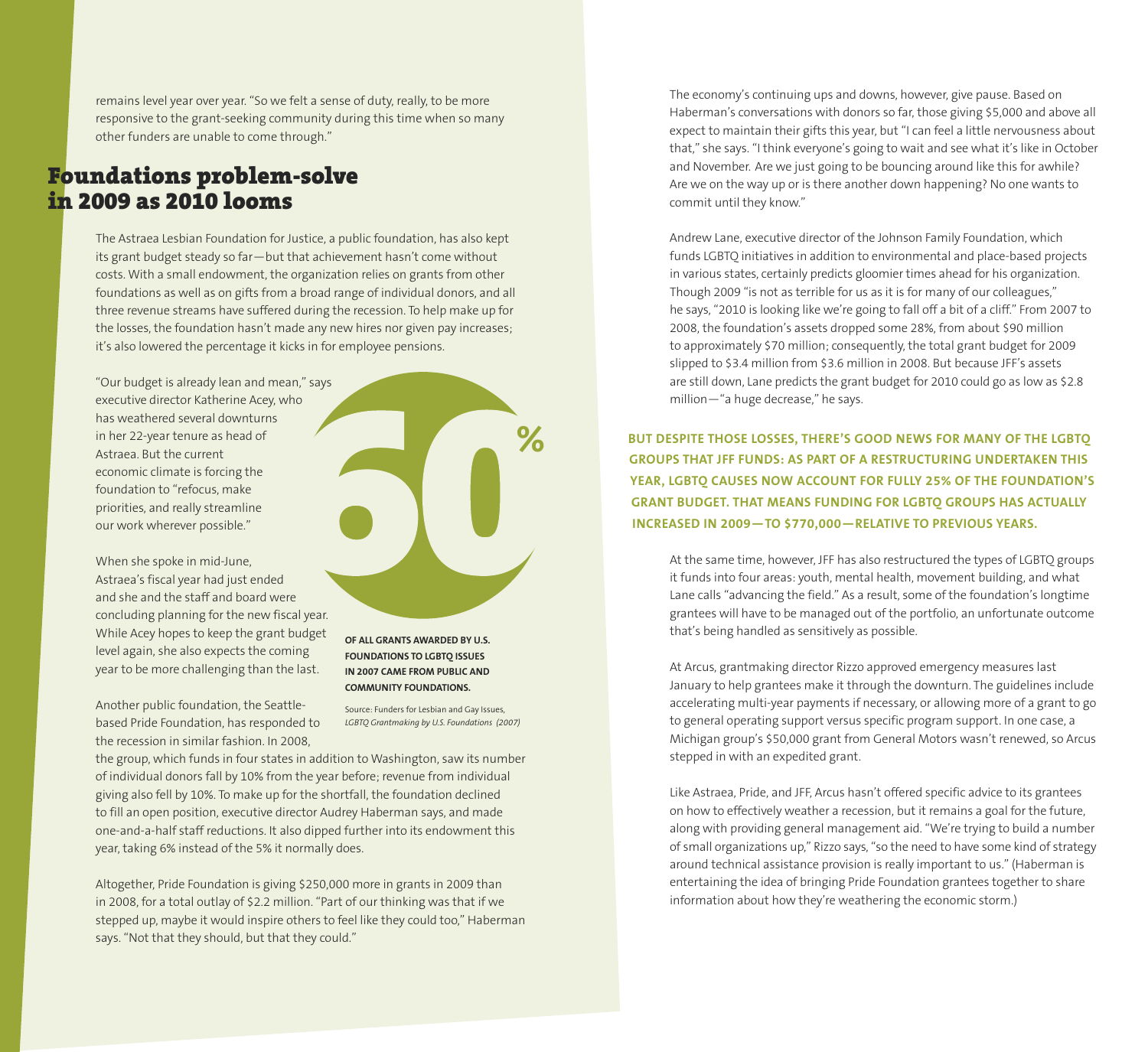

Source: Funders for Lesbian and Gay Issues, *Building Communities:* **%** *Autonomous LGBTQ People of Color Organizations in the U.S. (2007)*

After seeing its assets drop significantly in 2008, the Gill Foundation took a number of steps, starting with raising its payout rate to 8.5%. "Tim Gill's basic response to both the political opportunities for LGBT people and the economy was, when others are timid, be bold," executive director Tim Sweeney says.

In order to preserve funding for more vulnerable grantees, Gill reduced grants for established, financially stable organizations: ones with a reserve fund, access to bank loans, and reliable donor base. The foundation also made a point of increasing funding to people of color and transgender issues, "which we think are so critical," Sweeney says. And they've offered an increased number of matching grants, to entice new individual, corporate and institutional donors to support Gill's organizations—a strategy that appears to be working.

"We're just taking it a year at a time," Sweeney says. Though Gill's assets are already up 10% in 2009 and "we're hopeful that maybe we've been through the worst of it," he still urges caution. Since the effects of a recession can persist into the recovery phase, Sweeney has been advising organizations to plan on a 10-15% decrease in funding through 2010.

### **'Social movements can't wait sometimes.'**

To be sure, foundation giving typically makes up a small portion of any nonprofit's total revenue: about 10% for the nonprofit sector at large, according to the group Giving USA. But when individual giving, not to mention corporate, is down, that percentage becomes all the more important—and fortunately, foundation giving "tends to lag broader trends in the market," says Steven Lawrence, senior director of research for the Foundation Center in New York City. "It doesn't go up as fast, it doesn't go down as fast, and variations aren't as extreme." During the last recession in early 2000s, for instance, foundation assets declined by about 16%, Lawrence says, while giving only dropped by 4%. He expects to see a similar ratio with regards to the current downturn.

#### **STILL, U.S. FOUNDATIONS LOST 22% OF THEIR ASSETS IN 2008, OR NEARLY \$150 BILLION, LAWRENCE SAYS. IT'S GOING TO TAKE A LONG TIME TO RECOVER THOSE LOSSES—MAYBE A DECADE OR LONGER, HE ADDS.**

Given that long-term picture, financing the LGBTQ movement's goals, not to mention shoring up recent gains, will likely remain a challenge. "We're not the only funders," the Arcus Foundation's Rizzo says. "If our traditional partners can't participate to the extent that they have in the past, that's going to certainly hamper efforts of ours and others to achieve policy gain."

She points to a burgeoning referendum effort in Maine to undo marriage equality in the state, and to the debate in California about whether to move forward with a 2010 referendum to repeal Proposition 8 there. Both fights would primarily rely on individual donations, since (c)3 foundations like Arcus are barred by law from participating. "There's going to be a need for people to give, and the question is, Will they?"

Rizzo and the rest of the LGBTQ funding community are certainly hoping they will. At the Gill Foundation's OutGiving conference in March, Tim Gill delivered one message above all others to the 52 major individual and institutional donors assembled: Now is the time to step up and spend.

"In spite of the recession, we have some of the greatest opportunities for advancement that we've had in well over a decade," Tim Sweeney says. "Social movements can't wait sometimes."

### **Optimism as the storm settles**

Meanwhile, the Transgender Law Center is doing the best it can under the circumstances. "Right now we're holding our own," Masen Davis says, but that's largely because he's sought to diversify the center's programming strategies, with an emphasis on doing more national work, like helping to pass the Employment Non-Discrimination Act. The broader focus means access to grants from funders outside of California at a time when the state's resources are limited.

But it's one thing just to stay afloat—at this point in its development, the center "really should be growing," Davis says. "The needs for transgender advocacy, the opportunities as far as enforcing the law, have just grown exponentially over the last few years."

In order to start expanding, though, Davis and his team have to get through this year and the next. "Everything I'm reading leads me to believe that 2010 is going to be a more difficult funding environment, so we're being as fiscally conservative as we can and reducing spending in anticipation." And by 2011? "Hopefully we'll be in a position to ramp back up and grow."

SEAN KENNEDY writes for *New York, Time Out New York, Elle,* and *The Advocate,* where he was the news editor for three years. His writing has also appeared in *Salon, Nerve,* and *Out*, and he won the 2007 Western Publications Association award for best news story. He's been featured on CNN and the CBS News on Logo. He can be reached at kennedy.sean@gmail.com.